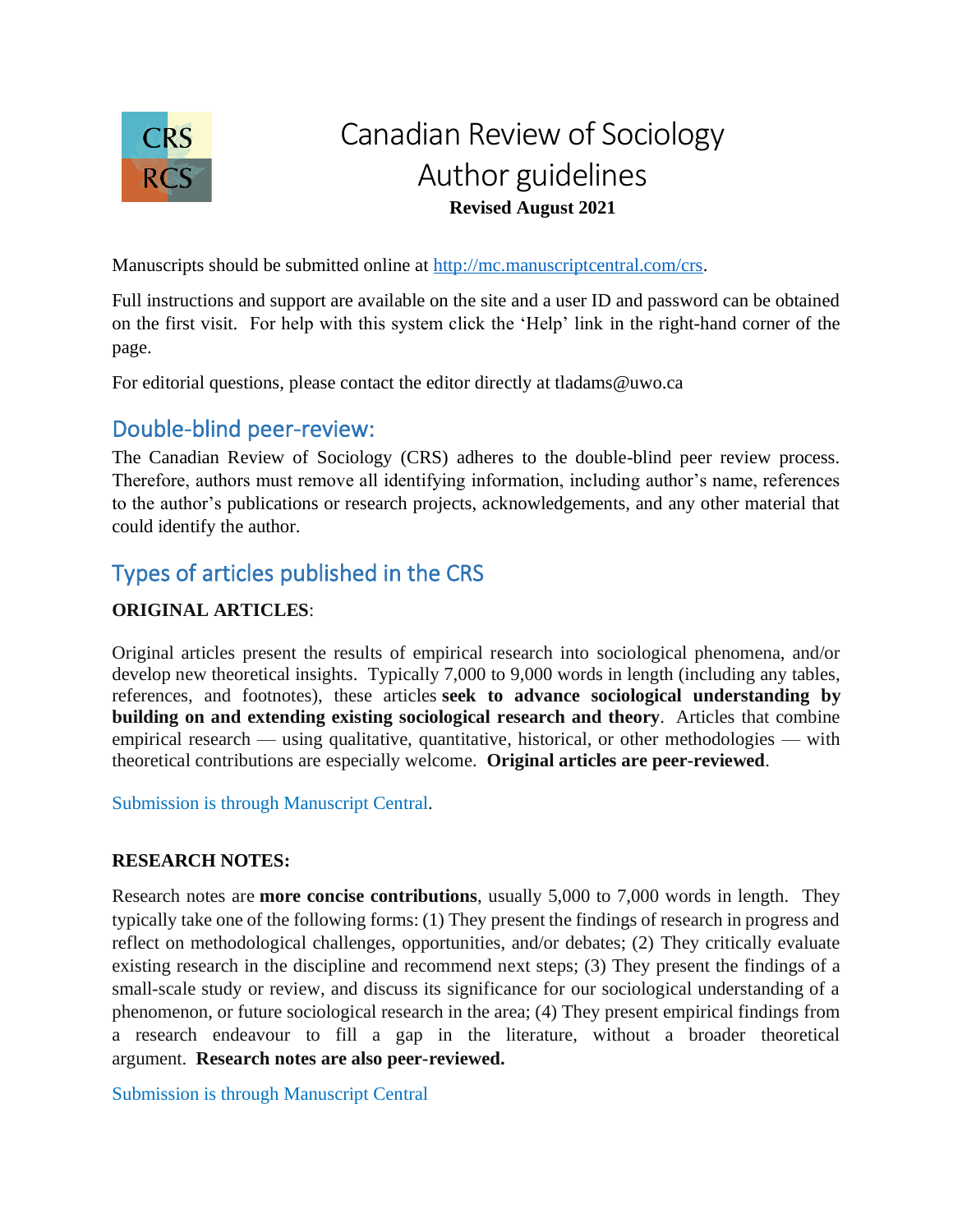### **COMMITTING SOCIOLOGY:**

The *Committing Sociology* section of the journal publishes **short, timely pieces, addressing current debates, social concerns, and recent events in sociology and its subfields**. We encourage the following:

\* Review essays of three or four books on a related topic.

\* Symposia consisting of a series of short articles discussing and debating emerging, central, or controversial issues in a specific sociological subfield. We are especially interested in symposia generated by the existing CSA research clusters.

\* Other short pieces touching on controversies or emerging issues in the discipline.

Submissions can be made by individuals or groups (symposia, debates). *Committing Sociology* **submissions are not typically peer-reviewed.**

Submit directly to the editor: tladams@uwo.ca

## Preparing your manuscript: Formatting do's and don'ts

#### **DO**

- \* Type your text in 12-point Times New Roman.
- \* Double-space the text.
- \* Submit a file in Microsoft Word
- \* Use 'ragged-right/left-justified' style (i.e., do not use full justification).
- \* Enter two hard-right carriage returns after each paragraph.
- \* Type the title of your article in **Sentence case** and bold.
- \* Type section headings in **UPPERCASE** and bold.
- \* Type section sub-headings in **sentence case and bold**.
- \* Use bold and italics where necessary in the text; do not underline.
- \* Use the default pagination on your system.
- \* Type only one space after punctuation (e.g., periods, colons).
- \* In the text, use "percent" not "%" (the symbol is acceptable in a table or figure).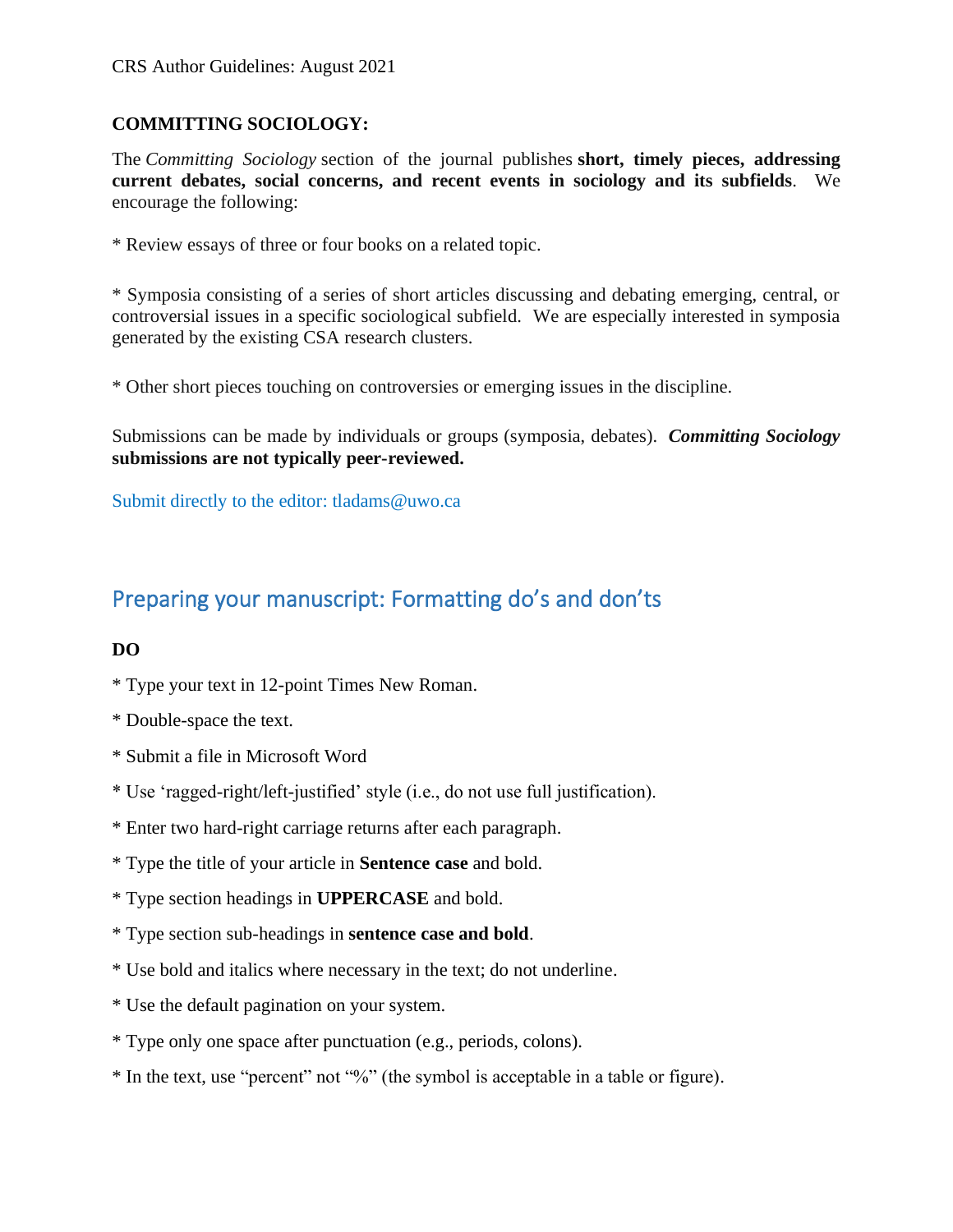\* Use whenever possible, the rounded or inclined apostrophe (' not ' ) and the proper quotation marks ( $\cdot\cdot\cdot$  and  $\cdot\cdot$ , not "").

\* Use endnotes instead of footnotes.

\* If you are typing words and phrases in a language other than English, include accents and other diacritical marks, if they are available on your system.

\* Add a fixed space after bullet points.

\* Place the references, tables and figures at the end of the text (in this order).

\* Put each table and each figure on a separate page. Indicate position of tables / figures in the text using a note set off by square brackets (e.g., [Insert Table 1 here]).

\* Tables should have a table title and table footnotes where necessary. Tables should also be editable.

\* Type names of authors in the bibliography in the upper-/lower case (e.g., Chomsky, N.).

\* If you are using automatic footnotes and/or bibliography software, save, if possible, a backup file consisting of footnotes (reformatted as endnotes), together with the reference list, in case either of these is lost during file transmission/conversion).

### **DO NOT:**

• Indent paragraphs (this will be done by the publishing service).

• Break words at the ends of lines.

• Use periods in acronyms and non-geographical abbreviations (e.g., NAFTA, not N.A.F.T.A., *but* U.S.A., not USA).

• Underline.

• Reduce the size of superscript characters such as note reference numbers or marks (unless this occurs by default when you use automatic footnote software).

• Confuse the long and short *dashes* with the *hyphen*. The long dash ( — ), often called the emdash, is used for separating clauses, to denote a break in thought, for emphasis, and so on.

The shorter dash  $(-)$  or en-dash, and not the hyphen, is used between inclusive numbers (such as page numbers: pp. 376–78). It is also used when forming a compound that already includes an open compound, as in *pre-Cold War*. If you cannot find the dashes on your keyboard, use the hyphen (-) in place of the endash, and two hyphens (--) for the em-dash.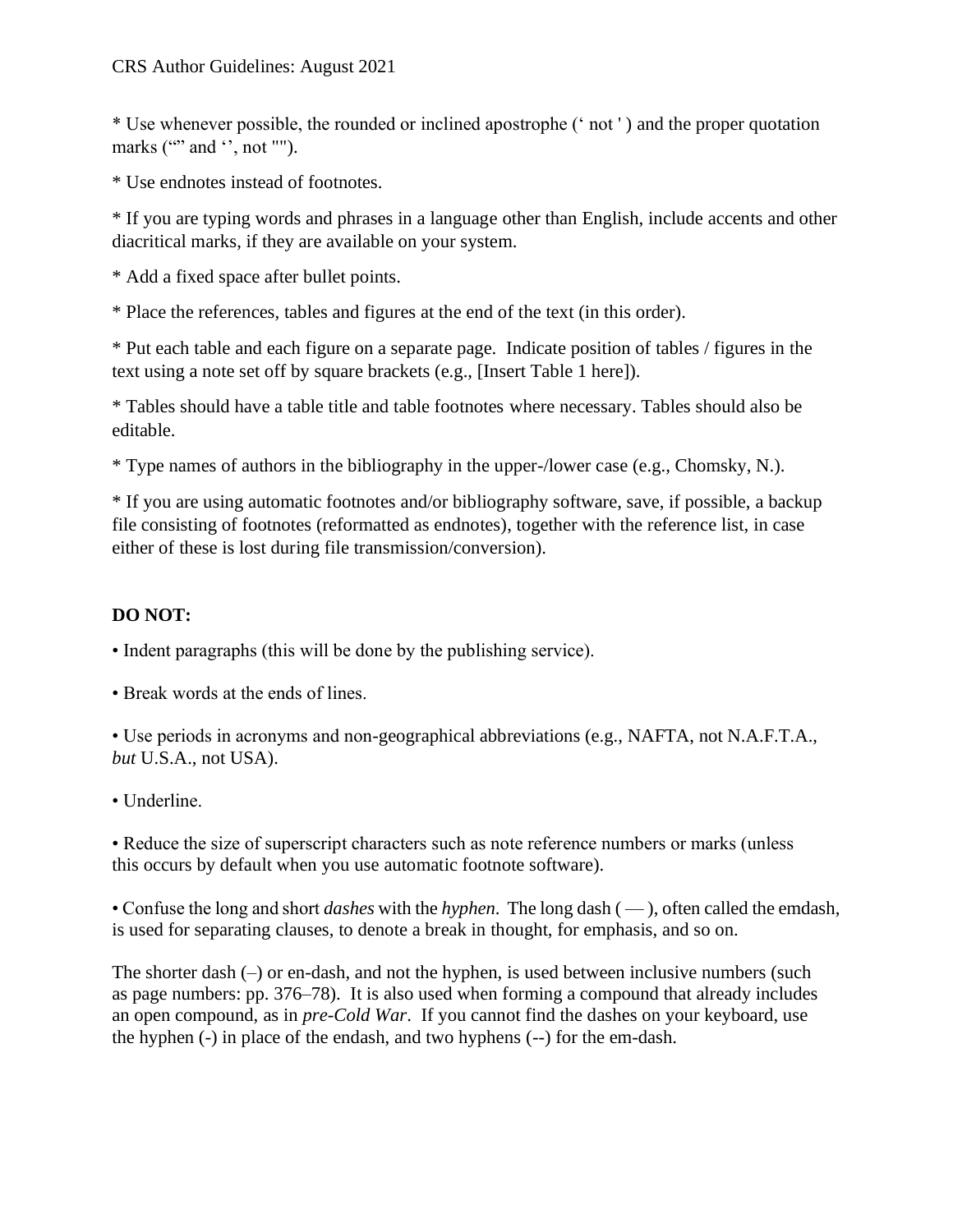#### **NOTE ON THE USE OF ITALICS**

*Italics* should be used in the following instances:

a) For book titles.

b) For little-used or obscure foreign words and phrases: *grève du zèle, vakfiye, Weltschmerz*.

c) Common Latin abbreviations such as et al. need **not** be typed in italics.

d) For examples in the text: What is meant by *random selection?* (Note that the question mark next to a word in italics should be italicized as well; this is also true for commas, apostrophes and quotation marks.)

e) For words that need to be emphasized: The gap between *mead* (beverage) and *mead* (a meadow) is narrow.

### **QUOTATIONS**

Use (double) quotation marks to set off short quotations within the text:

Example:

\* What this involves is "a whole body of wisdom, commonplaces, ethical precepts and at a deeper level, unconscious principles of an ethos."

Quotations that would exceed two lines in the regular text should be set off from the rest of the text with line spaces:

Example:

As Swain (1976) wrote,

The French Canadians are making serious attempts to maintain their native language and culture. For the present, this appears to imply a concomitant move towards French unilingualism. The English Canadians, threatened neither by native language loss nor by cultural assimilation, and gradually accepting possible economic and educational advantages to the learning of French, are manifesting an increased interest in acquiring bilingual skills.

#### **ENDNOTES**

The CRS/RCs uses endnotes, rather than footnotes. Endnotes should be numbered from 1 to x and must correspond to the same number in the text.

#### **ACKNOWLEDGEMENTS**

These, if any, can appear at the end of the manuscript, after the references, under the heading "ACKNOWLEDGEMENTS," bolded and in all-caps.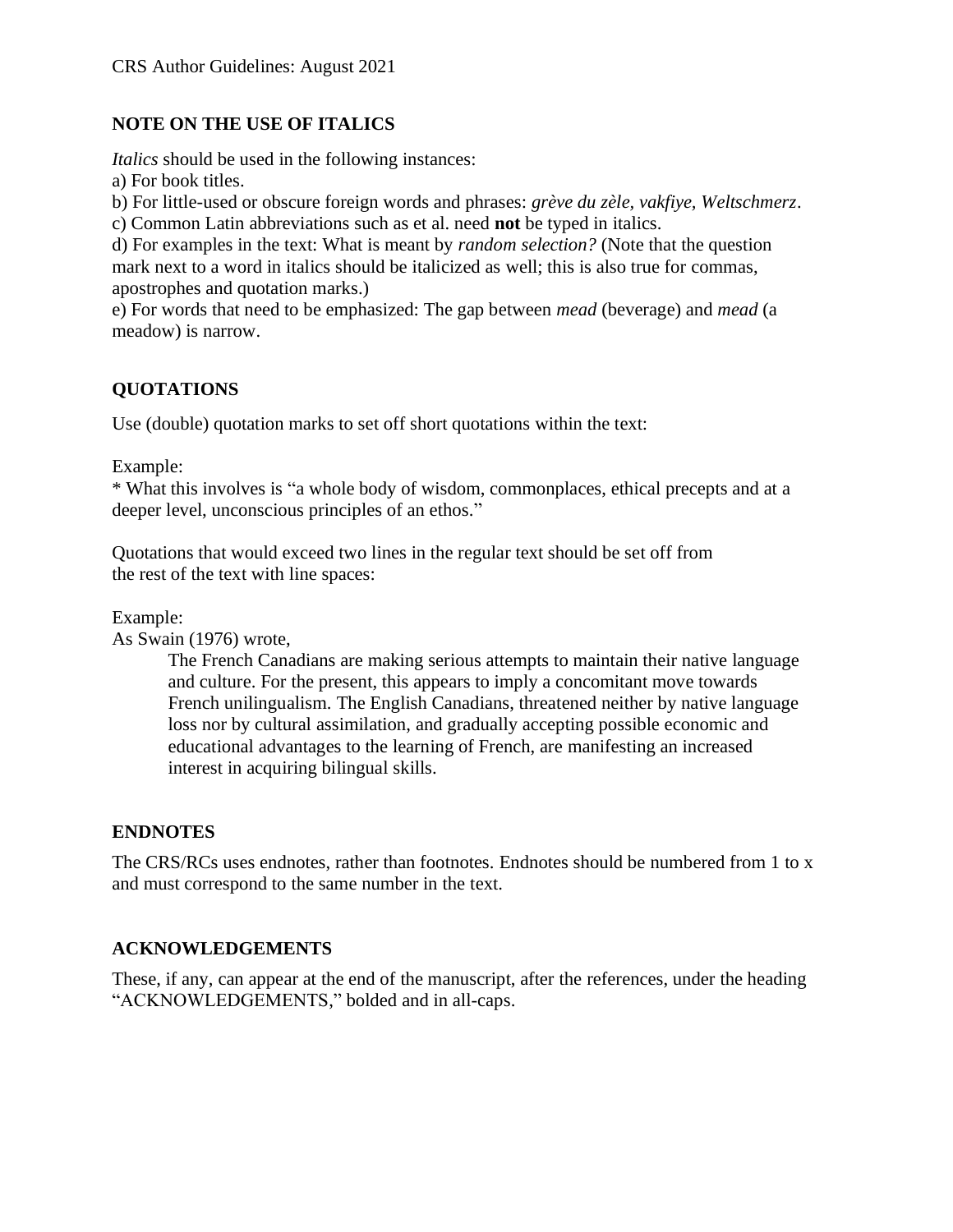## In-text citations

Use the author-date system; in other words, do not cite the entire bibliographical reference within the text. List the last name(s) of the author, followed by the publication date. For works with three or more authors, list all authors (up to 6 authors) at first citation; in subsequent citations to the same work, list the first author followed by "et al."

When applicable the publication date can be followed by a comma and the page number.

The following provide examples:

More than two decades ago sociologist Arlie Hochschild (1989, p. 4) identified a problem she termed the "stalled revolution."

… we want to draw attention to the other axes of difference that situate this group (Choo & Ferree, 2010).

Canadian immigrants' experiences of linguicism have been examined with a sociological lens (Creese, 2010; Creese & Kambere, 2003).

… objective factors such as the form of the action or its timing are not related to media coverage (Smith et al., 2001; Wilkes, Corrigall-Brown & Myers, 2010).

## References

• DO NOT translate names of authors, titles of books or articles or names of publishers that appear in another language in the original work.

• DO translate the names of cities that have English equivalents (e.g., Naples, The Hague) as well as abbreviations such as N° (Numéro in French; becomes No. in English), réd. rédacteur(s)/trice(s); becomes ed. or eds. and so on.

• DO list your references in alphabetical order by author or by principal author. If you cite more than one publication by the same author, list the references in chronological order, beginning with the oldest. To distinguish between several articles published by one author in the same year, use lowercase letters: 1977a, 1977b, and so on.

• When several references by the same author are provided, write the full name out each time. Do NOT use em dashes or other marks instead.

• Generally, the principal elements of a reference are separated by periods, and a colon separates the place of publication from the publisher's name.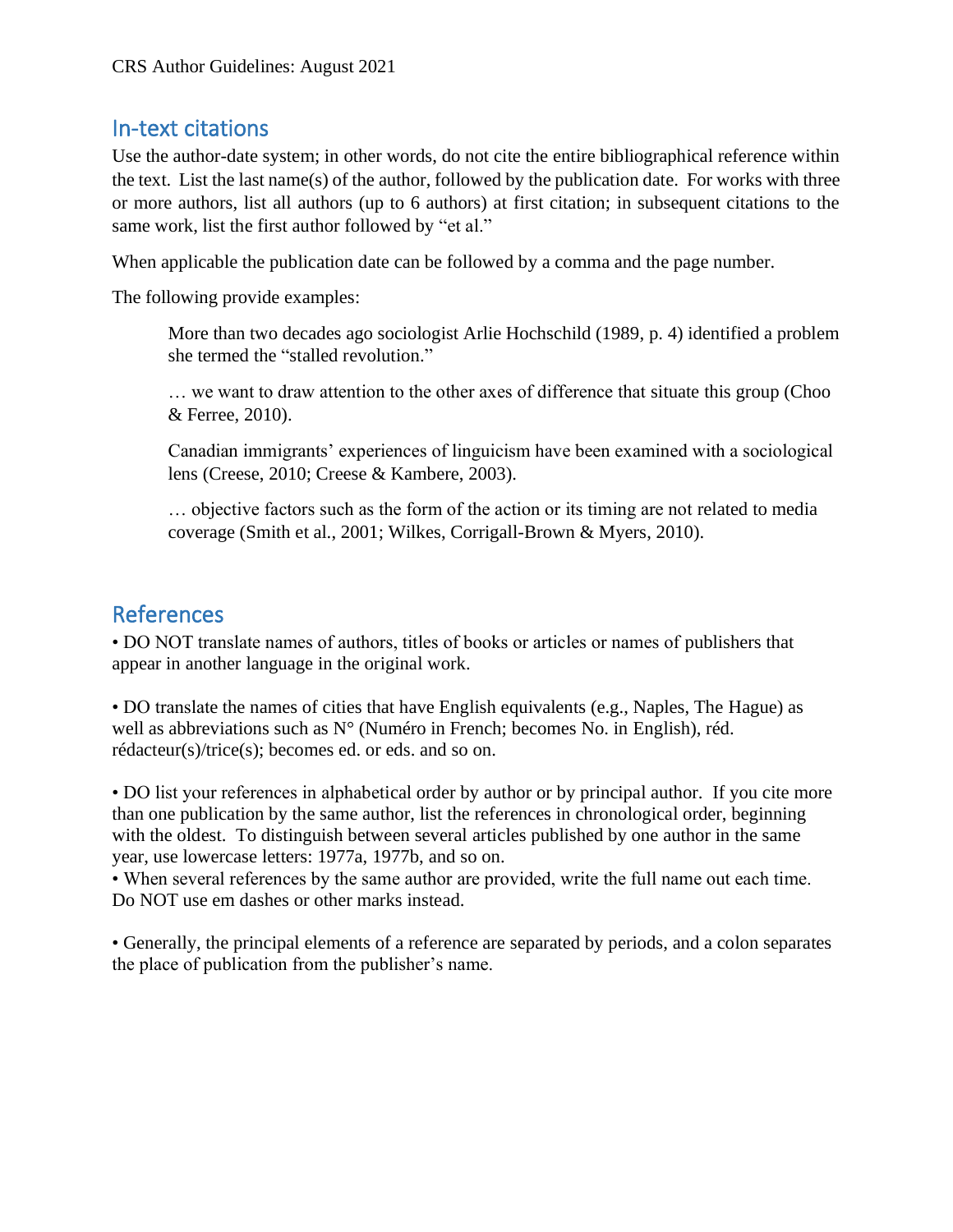#### **BOOKS**

Satzewich, V. (2015) *Points of entry: how Canada's visa officers decide who gets in.* Vancouver: UBC Press.

Bourdieu, P. (2003) *Firing Back: Against the Tyranny of the Market 2,* edited by L. Wacquant. London and New York: Verso.

#### **ARTICLES**

Creese, G. & Kambere, E.N. (2003) What Colour Is Your English? *Canadian Review of Sociology / Revue canadienne de sociologie,* 40(5), 565–73.

Wilkes, R., Corrigall-Brown, C. & Myers, D.J. (2010) Packaging Protest: Media Coverage of Indigenous People's Collective Action. *Canadian Review of Sociology,* 47(4), 327–57.

#### **ARTICLES IN ANTHOLOGIES AND BOOK CHAPTERS**

Côté, R.R. (2012) Networks of advantage: Urban indigenous entrepreneurship and the importance of social capital. In: Newhouse, D., Fitzmaurice, K., McGuire-Adams, T. & Jetter, D. (Eds). *Well-Being in the Urban Aboriginal Community.* Toronto: Thompson Educational Publishing, pp 73-101.

#### **WORK PRODUCED BY A COLLECTIVE (country, organization etc.)**

Québec. Office de la langue française. (1973). *La normalisation linguistique.* Québec: Éditeur officiel.

Canadian Bar Association. (2017) Immigration consultants. Ottawa: Canadian Bar Assocaition Immigration Law Section.

#### **WORK DERIVED FROM A WEBSITE/URL, NEWSPAPER**

Statistics Canada. (2016) *Number of Employed People Aged 25 to 54 by Industrial Sector, Canada, 1976 to 2015*. Available at: http://www.statcan.gc.ca/pub/89-503 x/2015001/article/14694/c-g/c-g015-eng.htm [Accessed 5th February 2019].

Kaye, J. & Béland, D. (2014) Stephen Harper's Dangerous Refusal to 'Commit Sociology*.*' *Toronto Star*, August 22. Available from: https://www.thestar.com/opinion/commentary/2014/08/22/stephen\_harpers\_dang erous\_refusal\_to\_commit\_sociology.html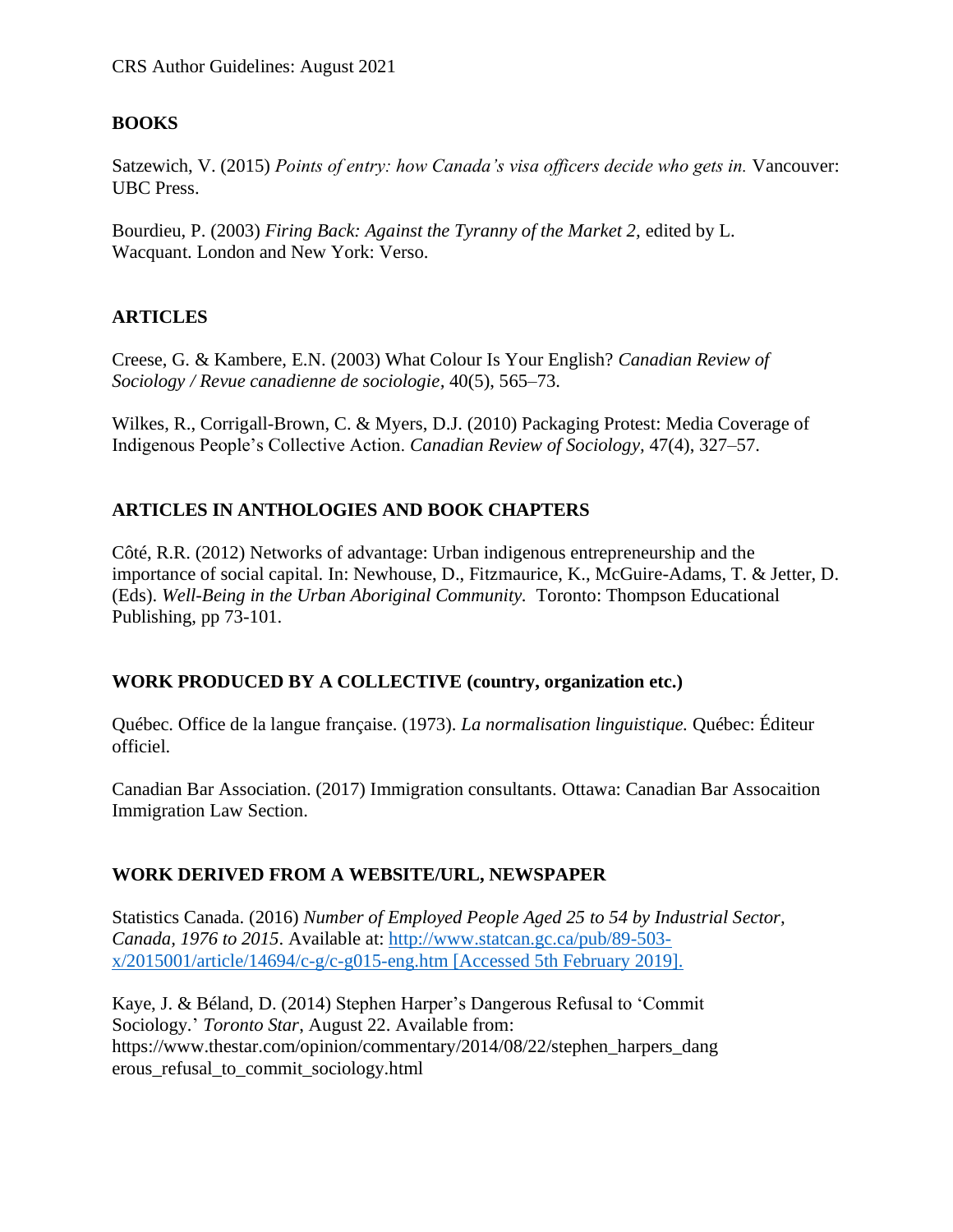*Windspeaker*. (2005) Kashechewan was not news. December 01. Available from: https://searchproquestcom.libproxy.mcgill.ca/docview/345056546/7645F0F93A8E4BA1PQ/1?accountid=12339.

### **ARCHIVAL RESEARCH CITATION**

Department of Social Welfare. (1967–1969) British Columbia Archives (BCA). GR365 box 3, grants.

Minister of Human Resources. (1976) British Columbia Archives (BCA). GR941, box 7, file 7, Letter to Bob Smith, May 30.

### **DATA SET**

NHS Digital. (2015) *Statistics on obesity, physical activity and diet, England* (electronic dataset) NHS Digital Repository, Leeds. Available at https://data.gov.uk/dataset/statistics\_on\_obesity\_physical\_activity\_and\_diet\_england

#### **TRANSLATION**

Foucault, M. (2007) *Security, territory, population.* Translated by G. Burchell. New York: Palgrave MacMillan.

#### **DISSERTATION**

Bailey, K. (2020). Racism within the Canadian university: Indigenous students' experiences. PhD Dissertation, Department of Sociology, McMaster University.

#### **NOTE**

When typing the title of a book in English, the first letters of all nouns, verbs, adjectives, adverbs and pronouns are capitalized. Only capitalize the first letters of articles, conjunctions and prepositions (no matter what their length) when they appear as the first or last word in the title, or if they appear immediately after a dash or colon: On the Creation and Use of English Compound.

Nouns: A Model. Lower-case the "to" in infinitives. When typing the title of an article, lowercase all words except for the first or last word in the title, proper names, and articles, conjunctions and prepositions appearing immediately after a dash or colon: "On the creation and use of English compound nouns: A model."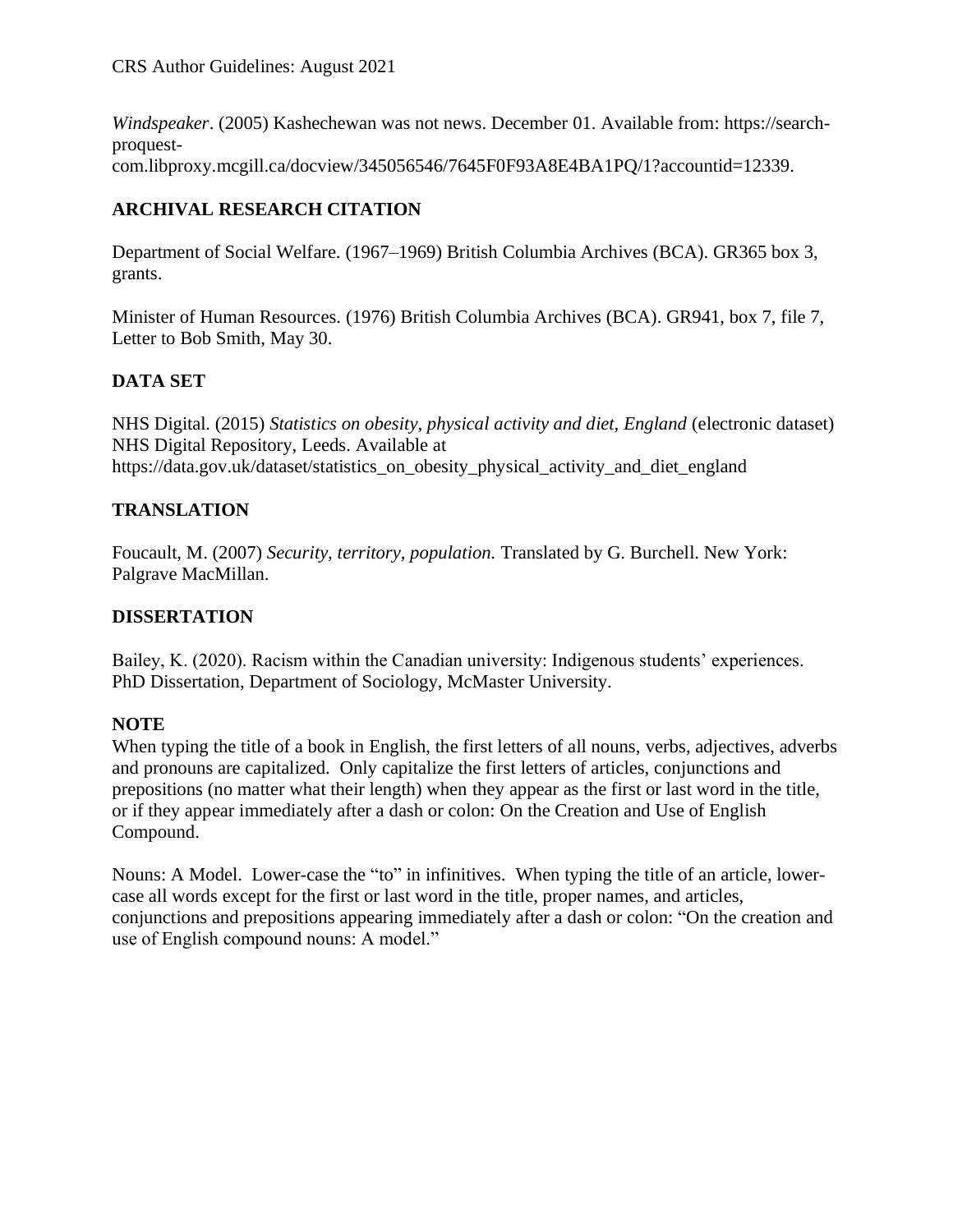## Information needed before you upload your article

The online submission system will ask you for certain information as you submit your article. It may be helpful to have this information prepared before submission.

#### **DETAILS ABOUT YOU AND THE MANUSCIPT**

The online system will ask you to provide the full article title, your name and contact information, and information on any funding that supported your research.

#### **RUNNING HEAD**

A short version of your title that could appear at the top of the page upon publication.

#### **ABSTRACT**

Abstracts should be 100–150 words in length.

#### **KEYWORDS**

- •Provide a few key words that reflect your article's subject matter.
- •Heading: KEYWORDS in ALL CAPS and bold
- Placement: below the Abstract in the Abstract box
- •Set in lowercase (except for proper nouns, etc.); alphabetical order; separated by commas; no end period.

#### **RECOMMENDED REVIEWERS**

The online submission system will ask you for the names of possible reviewers for your manuscript. As a generalist journal publishing articles on topics across the discipline, it is sometimes difficult for us to identify experts with knowledge of your specific sub-area. Providing us with a list of potential reviewers not only eases our ability to find reviewers for your manuscript, but it also ensures your manuscript gets a fair reading from scholars who have knowledge of the area you are writing about and who find it important.

When submitting your manuscript, you will find it helpful to have a **short list of potential reviewers**, their institutional addresses and contact information (email addresses) at hand.

Keep in mind these should be **arms-length reviewers**. Since the CRS / RCS has a double-blind review process, they should *not* be people who have seen earlier drafts of your manuscript, and/or who might easily identify you as the author of it. They *should* be people who have expertise in, or at least knowledge of, your subject matter.

To clarify, recommended reviewers **should not be**

\* scholars with whom you have published or done research with in the last 10 years;

- \* supervisors, mentors, or mentees;
- \* scholars working at your current (or recently former) institution;